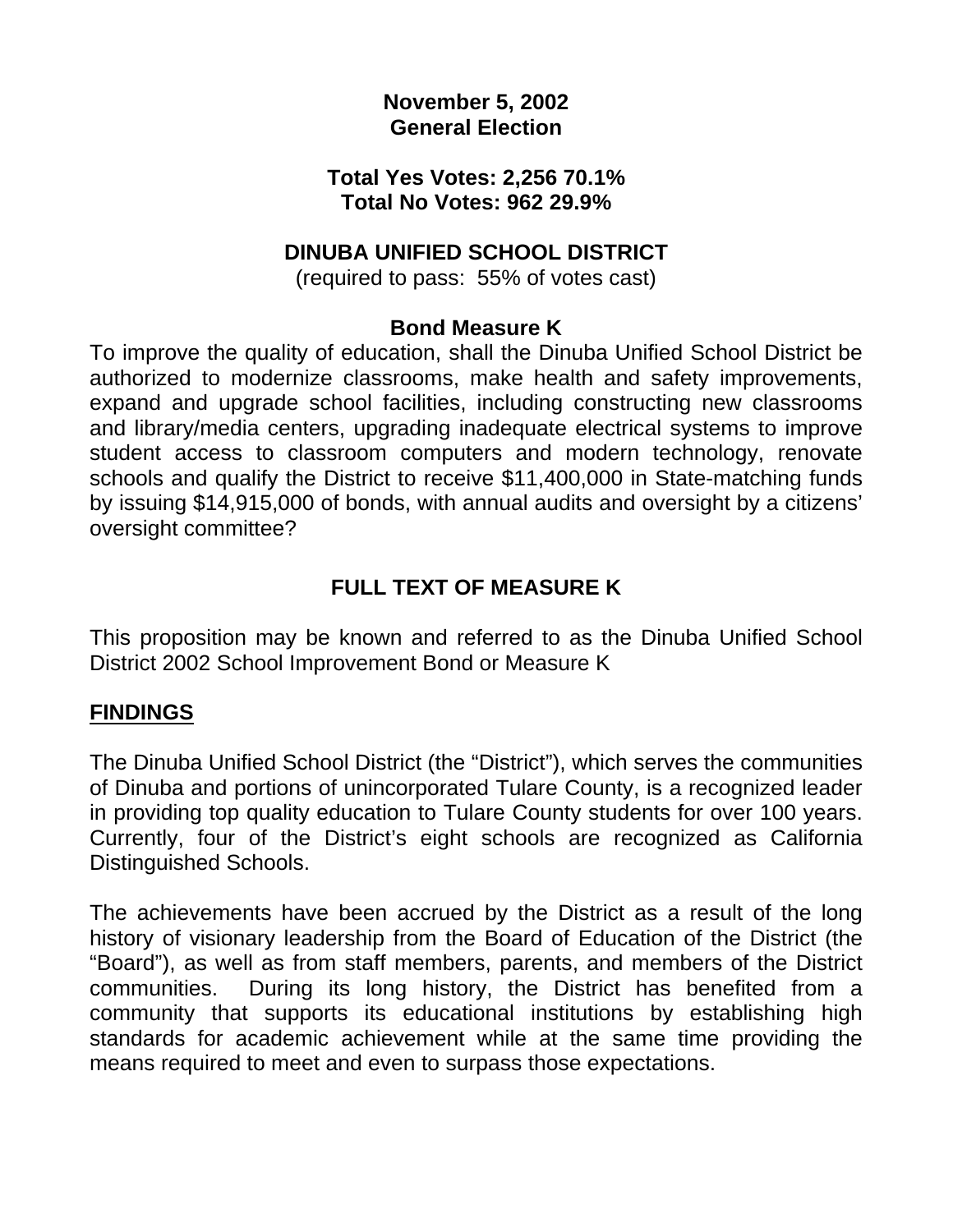Although maintained well, the average age of District schools are 40 years old. Dinuba High School, the oldest District school, has been serving students and the community for more than 65 years.

In order to provide our local students with the same classrooms and school facilities as other California school districts, major repairs, upgrades, and classroom construction are necessary to ensure these buildings will remain functional for future generations.

The Board has prepared a facilities plan and identified significant repairs, upgrades, and classroom construction needs due to increased enrollment that are more than the District is able to fund from currently available sources or annual revenues.

The District has sought, and continues to seek, all available outside sources of funding to improve our school buildings, including local, state, and federal grants and state bond funds. Historically, the state requires that local school districts provide local funds as a condition of receipt of state matching funds. The District is eligible for \$11.4 million in State matching funds.

It is necessary to seek voter approval of a bond measure in order to provide the local funding for identified school facility repairs, modernization projects, and growth needs to address student enrollment.

#### **BOND AUTHORIZATION**

By approval of this proposition by at least 55 percent of the registered voters voting on the proposition, the District shall be authorized to issue and sell bonds of up to \$14,915,000 in principal at interest rates below the legal limit, to provide financing for the specific school facilities projects listed in the Bond Project List attached hereto as Exhibit A-1, subject to all the accountability requirements specified below.

## **BOND PROJECT LIST**

The Bond Project List attached to this resolution as Exhibit A-1 shall be considered a part of the ballot proposition and shall be reproduced in any official document required to contain the full statement of the bond proposition.

Approval of this Bond Measure (the "Measure") does not guarantee that the proposed project or projects in the District that are the subject of bonds under the Measure will be funded beyond the local revenues generated by the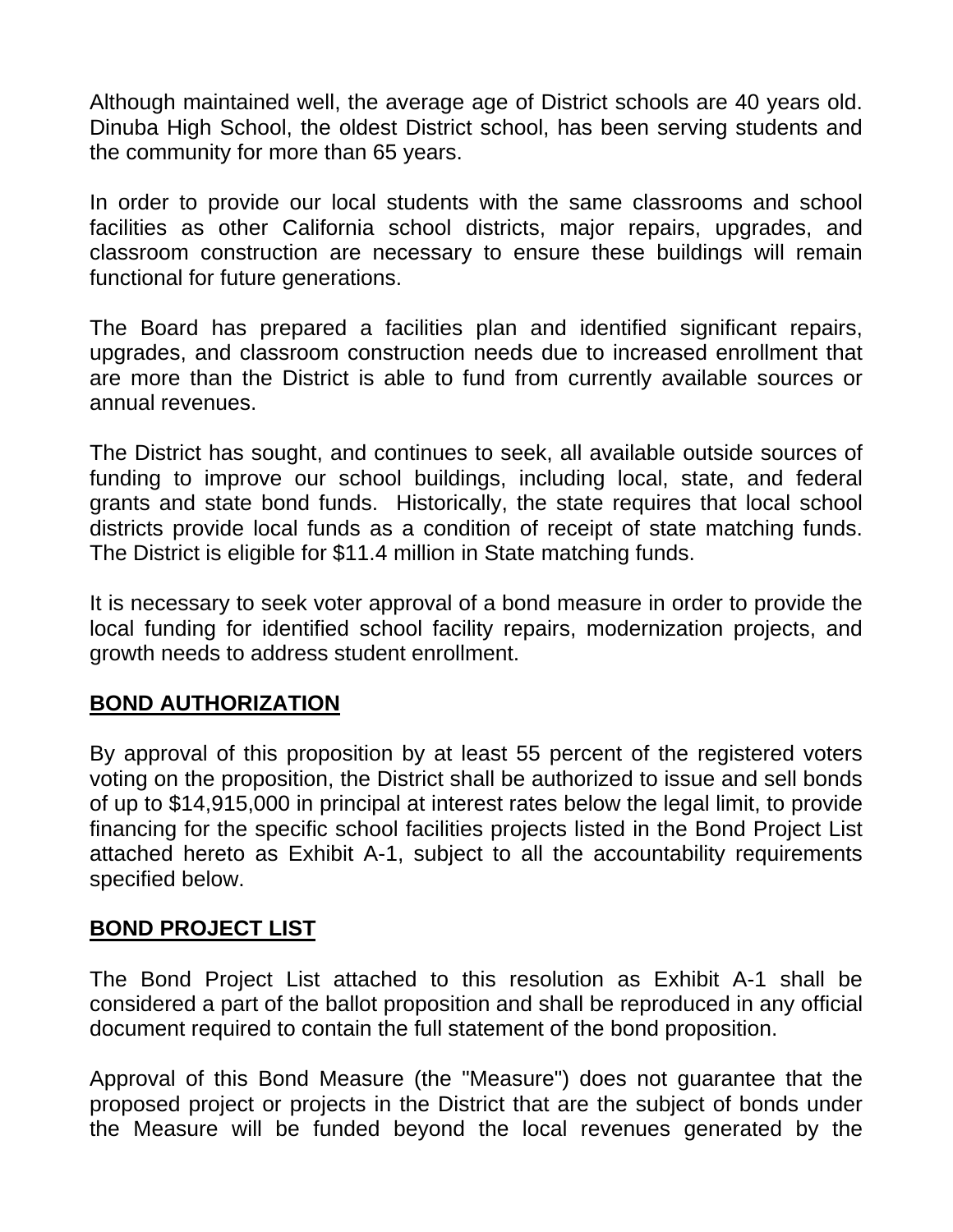Measure. If state matching funds become available, they will be used for and applied to the Bond Project List as per Exhibit A-1. The District's proposal for the project or projects assumes the receipt of matching state funds, which could be subject to appropriation by the Legislature or approval of a statewide bond measure.

### **ACCOUNTABILITY REQUIREMENTS**

The provisions in this section are specifically included in this proposition in order that the voters and taxpayers in the District may be assured that their money will be spent wisely to address specific facilities needs of the District all in compliance with the requirements of Article XIIIA, Section 1(b)(3), of the State Constitution and the Strict Accountability in Local School Construction Bonds Act of 2000 (codified at Education Code Sections 15264 and following.)

**Evaluation of Needs.** The Board, after a year long process involving staff members, parents, students, and community members at each school site throughout the District, has prepared an updated facilities plan in order to evaluate and address all of the facilities needs of the District and determine which projects to finance from a local bond at this time. The Board hereby certifies that it has evaluated safety, class size reduction, enrollment growth, and information technology needs in developing the Bond Project List contained in Exhibit A-1.

**Independent Citizens' Oversight Committee.** The Board shall establish an Independent Citizens' Oversight Committee pursuant to Education Code Section 15278 and following to ensure bond proceeds are expended only on the school facilities projects listed in Exhibit A-1. The committee shall be established within 60 days of the date when the results of the election appear in the minutes of the Board.

**Performance Audits.** The Board shall conduct an annual, independent performance audit to ensure that the bond proceeds have been expanded only on the school facilities projects listed in Exhibit A-1.

**Financial Audits.** The Board shall conduct an annual, independent financial audit of the bond proceeds until all of those proceeds have been spent for the school facilities projects listed in Exhibit A-1.

**Special Bond Proceeds Account: Annual Report to Board.** Upon approval of this proposition and the sale of any bonds approved, the Board shall take actions necessary to establish an account in which proceeds of the sale of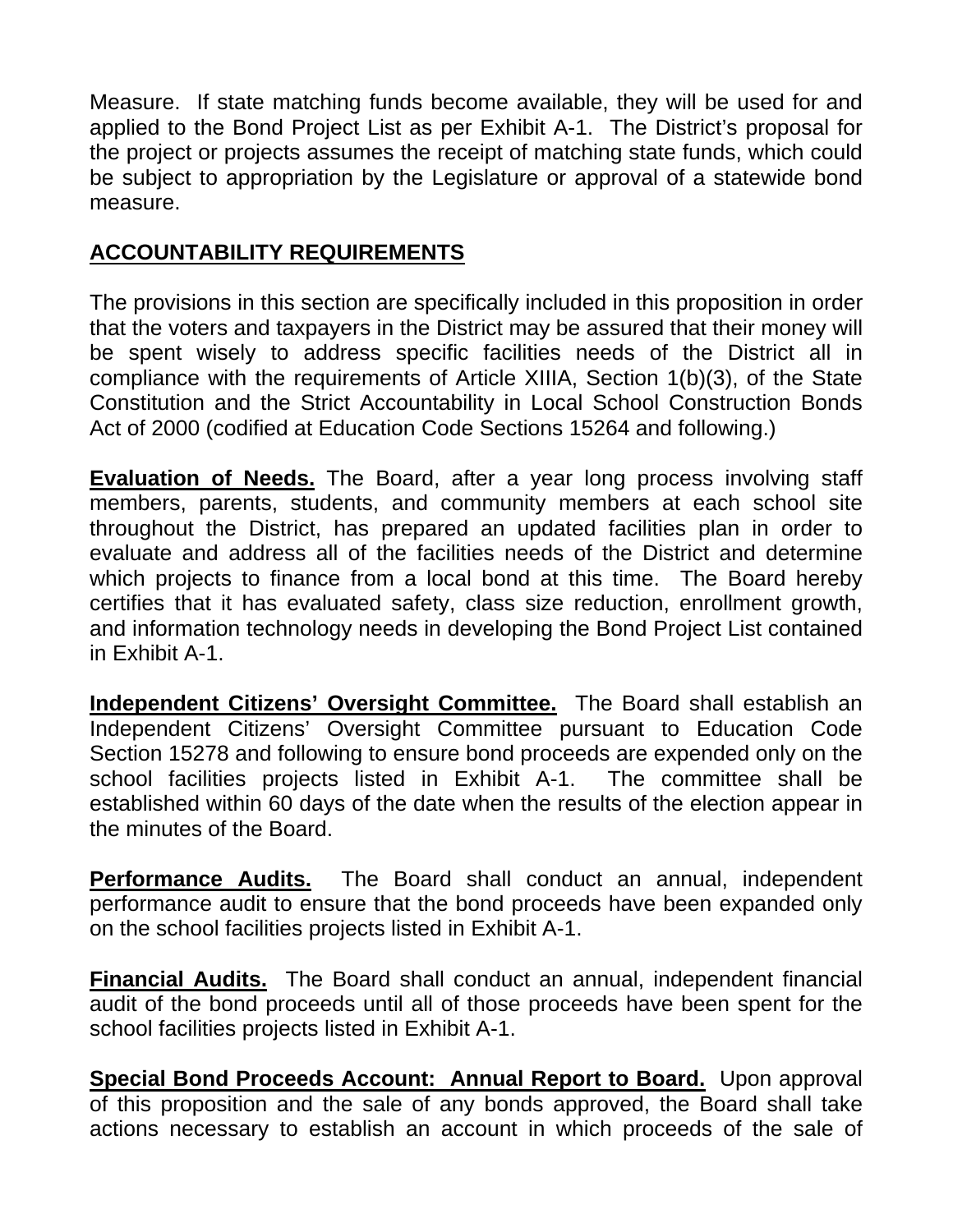bonds will be deposited. As long as any proceeds of the bonds remain unexpended, the Superintendent of the District shall cause a report to be filed with the Board no later than January 1 of each year, stating (1) the amount of bond proceeds received and expended in that year, and (2) the status of any project funded or to be funded from bond proceeds. The report may relate to the calendar year, fiscal year, or other appropriate annual period as the Superintendent shall determine and may be incorporated in the annual budget, audit, or another appropriate routine report to the Board.

## **FURTHER SPECIFICATIONS**

**No Administrator Salaries.** Proceeds from the sale of bonds authorized by this proposition shall be used only for the construction, reconstruction and/or rehabilitation of school facilities including the furnishing and equipping of school facilities or acquisition or lease of real property for school facilities and construction management by district personnel and not for any other purpose, including teacher and administrator salaries and other school operating expenses.

The proceeds of the bonds will be deposited into a Building Fund to be held by the Tulare County Treasurer, as required by the California Education Code.

## **EXHIBIT A-1 BOND PROJECT LIST**

The District intends to complete the following projects, using a combination of funding sources. It is anticipated that bond proceeds will contribute \$14,915,000 to said total cost. Other anticipated sources include state aid matching funds and other available funds.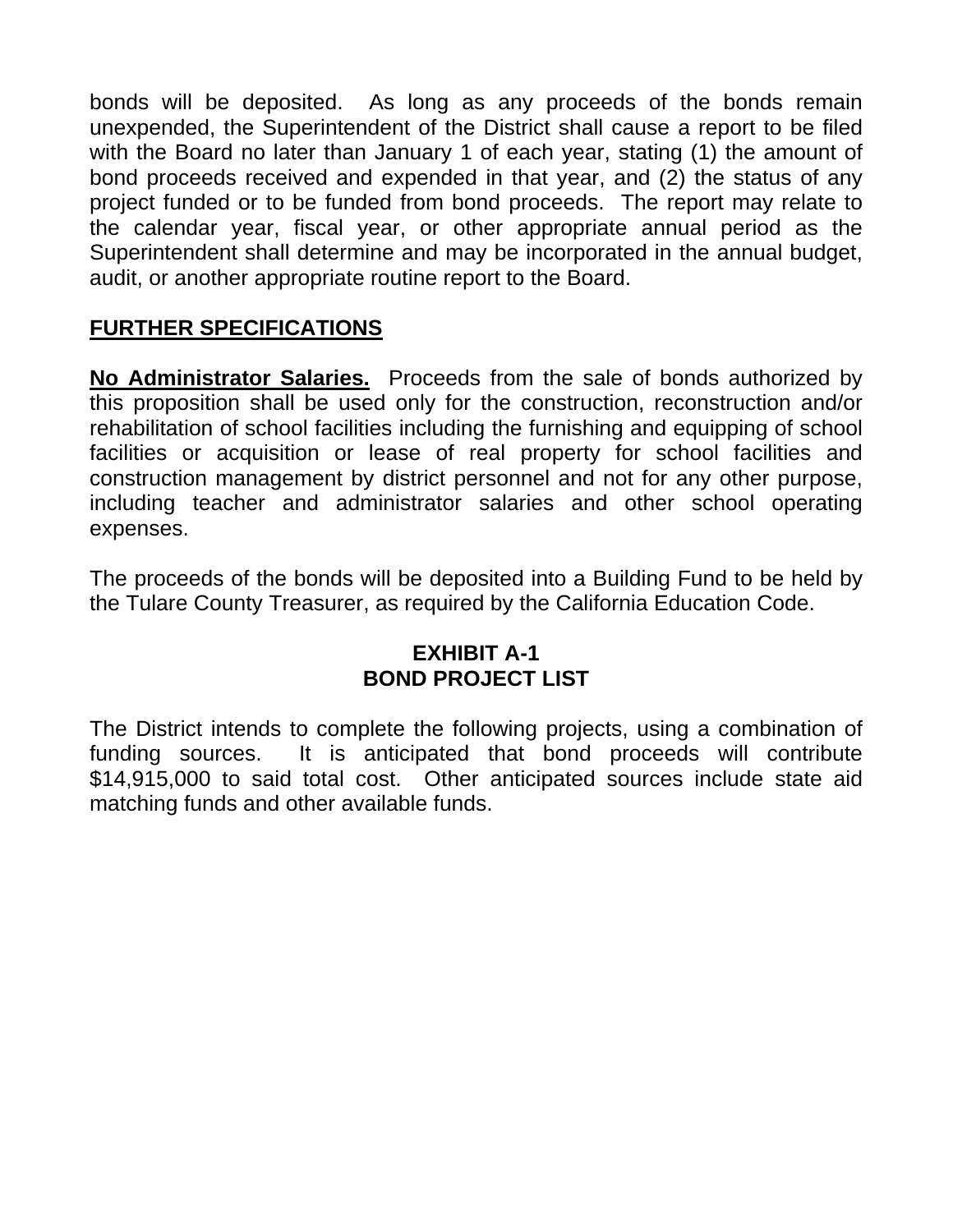# **Dinuba High School - Built 1936**

Modernize and construct classrooms, and support facilities Construct new permanent classrooms to replace temporary, portable classrooms

Make student health and safety improvements including parking lot and traffic renovations

Modernize and upgrade science labs and music rooms Upgrade library and support facilities

Replace outdated roofing and inefficient windows

Replace and upgrade heating and cooling systems

Upgrade classroom electrical systems for better access to technology and computers

Make athletic facility improvements including new pool, tennis complex,

softball complex, all weather track, and stadium modernization

Upgrade and construct industrial technology building and agricultural tech center

Upgrade and construct library/media center Improve student quad area

# **Washington Intermediate School - Built 1967**

Modernize and construct classrooms, and support facilities

Construct a new technology career lab

Upgrade and construct library and support facilities

Improve restrooms and plumbing systems

Upgrade classroom electrical systems for better access to technology and computers

Complete athletic facility and field improvements

Improve student quad areas

Make health and safety improvements including parking lot improvements

## **Grand View Elementary School - Built 1949 with additions in 2000**

Modernize and construct classrooms, and support facilities

Modernize classrooms and school facilities

Upgrade restrooms and plumbing systems

Repair and replace outdated roofs

Upgrade classroom electrical systems for better access to technology and computers

Construct a new library/media center

Construct all weather walkways and expand and modernize

kitchen/cafeteria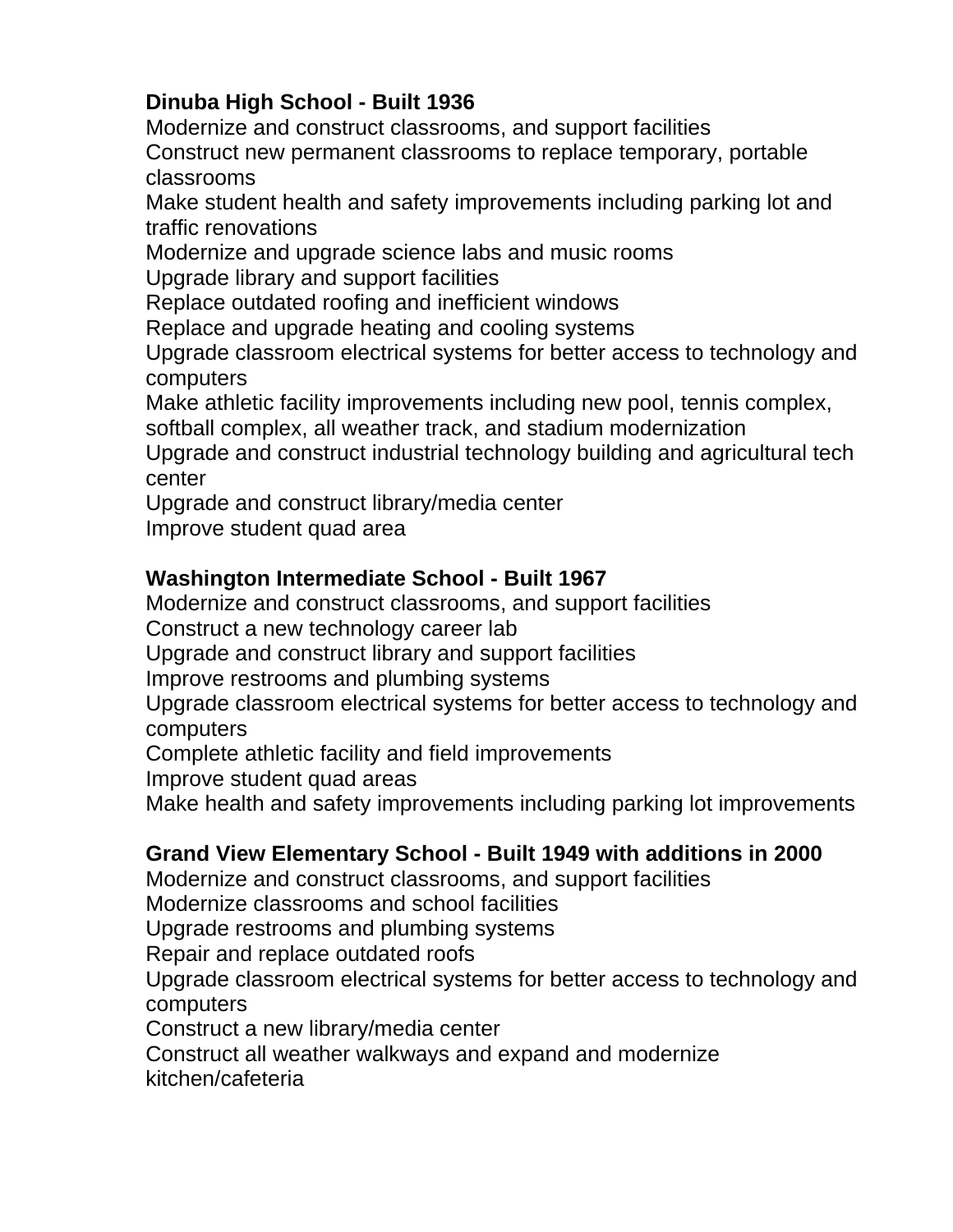## **Jefferson Elementary School - Built 1953**

Modernize and construct classrooms, and support facilities

Upgrade restrooms and plumbing systems

Repair and replace outdated roofs

Upgrade classroom electrical systems for better access to technology and computers

Construct a new library/media center and expand kitchen

Construct new permanent classrooms to replace temporary, portable classrooms

Expand and upgrade support facilities

Make health and safety improvements at student bus loading zones and pick up areas

## **Lincoln Elementary School - Built 1953**

Modernize and construct classrooms, and support facilities

Upgrade restrooms and plumbing systems

Remodel and expand kitchen/cafeteria

Upgrade classroom electrical systems for better access to technology and computers

Construct a new library/media center

Make health and safety improvements at student bus loading zones and pick up areas

#### **Roosevelt Elementary School - Built 1988**

Modernize and construct classrooms, and support facilities Make health and safety improvements at student bus loading zones and pick up areas

Upgrade classroom electrical systems for better access to technology and computers

Expand and upgrade support facilities

Construct a new library/media center

Construct covered all weather walkways

## **Wilson Elementary School - Built 1961**

Modernize and construct classrooms, and support facilities Upgrade restrooms and plumbing systems Modernize and expand cafeteria/kitchen Repair and replace outdated roofs Upgrade classroom electrical systems for better access to technology and computers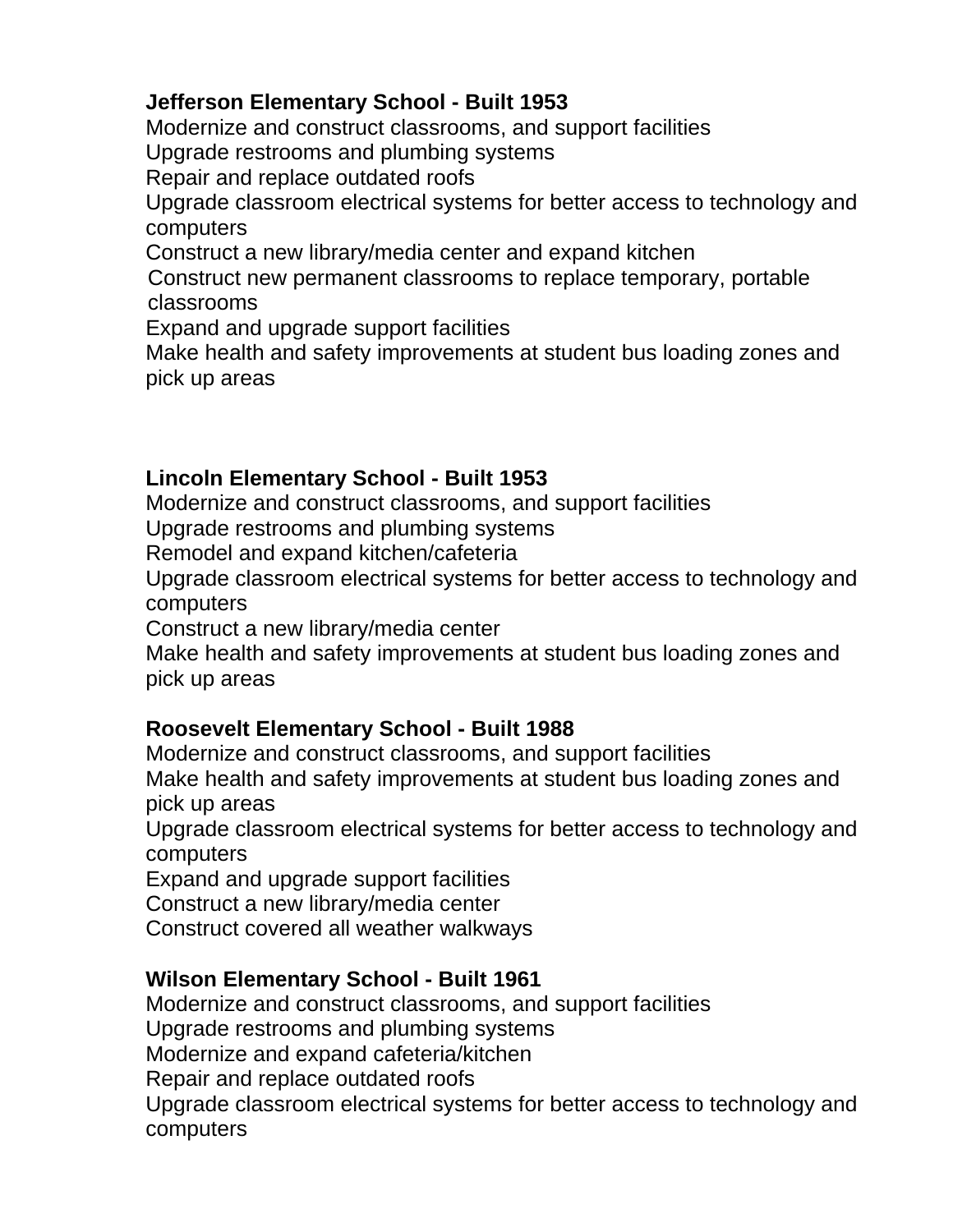Construct a new library/media center

Construct new permanent classrooms to replace temporary, portable classrooms

### **John F. Kennedy School – To be completed in 2004**

Complete construction of classrooms and cafeteria/multipurpose rooms and other student support facilities

Complete classroom all weather walkways and shade structures Improve student quad areas

#### **Sierra Vista Continuation School and Other District Facilities - Built 1987**

Provide alternative education complex Construct and expand Education Services Center Construct and expand Operations Facility

### **IMPARTIAL ANALYSIS BY COUNTY COUNSEL BOND MEASURE K**

If at least 55 percent of the qualified electors voting on the measure vote in favor, the Dinuba Unified School District (the "District") will be authorized to issue and sell bonds up to the amount of \$14,915,000 (\$14.915 million) to provide financing for the specific school facilities projects listed in the Bond Project List.

Proceeds from the sale of bonds shall be used only for the above-listed purposes and not for any other purpose, including teacher and administrator salaries, nor other school operating expenses.

Approval of this bond measure does not guarantee that State matching funds in the amount of \$11.4 million will be received. Funding of all (rather than a portion of) the school facility projects listed above assumes the receipt of matching State funds.

If the measure passes, the District Board is required by law to: conduct an annual, independent performance audit; conduct an annual, independent financial audit; appoint members to an independent Citizen's Oversight Committee; apply the bond proceeds only to the specific purposes stated in the ballot measure; cause creation of accounts into which bond proceeds shall be deposited; and cause the preparation of an annual report.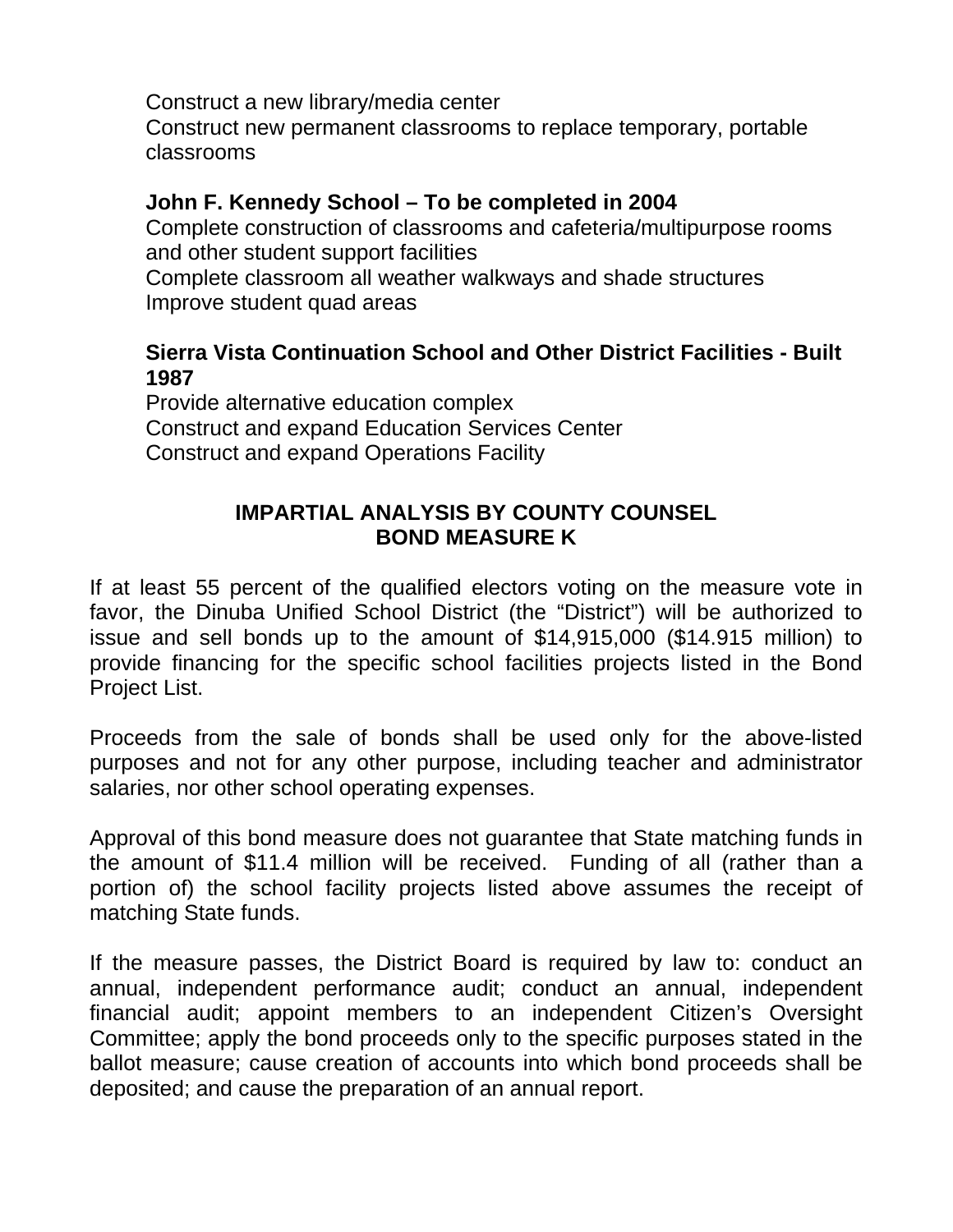The bonds will bear interest at the lowest rate possible but at a rate not exceeding the legal limit. The interest rate will be established at the time of the sale of the bonds and will depend on market rates at that time. Principal and interest on the bonds will be payable from the proceeds of tax levies made on the taxable property in the District. The exact effect on tax rates cannot be determined until after the bonds are sold.

KATHLEEN BALES-LANGE Tulare County Counsel

By: Lawrence A. Perkes Deputy County Counsel

#### **TAX RATE STATEMENT BOND MEASURE K**

An election will be held in the Dinuba Unified School District on November 5, 2002 to authorize the sale of up to \$14,915,000 in general obligation bonds of the District to finance the acquisition and improvement of real property for school purposes. If such bonds are authorized and sold, the principal thereof and interest thereon will be payable from the proceeds of tax levies made upon the taxable property in the District. The following information is provided in compliance with sections 9400-9404 of the Election Code of the State of California.

- 1. The best estimate of the tax rate that would be required to be levied to fund the bond issue during the first fiscal year after the first sale of bonds based on a projection of future assessed valuations is \$0.055 per \$100 of assessed valuation in Fiscal Year 2003-2004.
- 2. The best estimate of the tax rate that would be required to be levied to fund the bond issue during the first fiscal year after the last sale of bonds if the bonds are sold in series, and an estimate of the fiscal year in which that rate will apply, based on a projection of future assessed valuations is \$0.055 per \$100 of assessed valuation in Fiscal Year 2012-13.
- 3. The best estimate of the highest tax rate that would be required to be levied to fund the bond issue and an estimate of the fiscal year in which that rate will apply, based on a projection of future assessed valuations, is again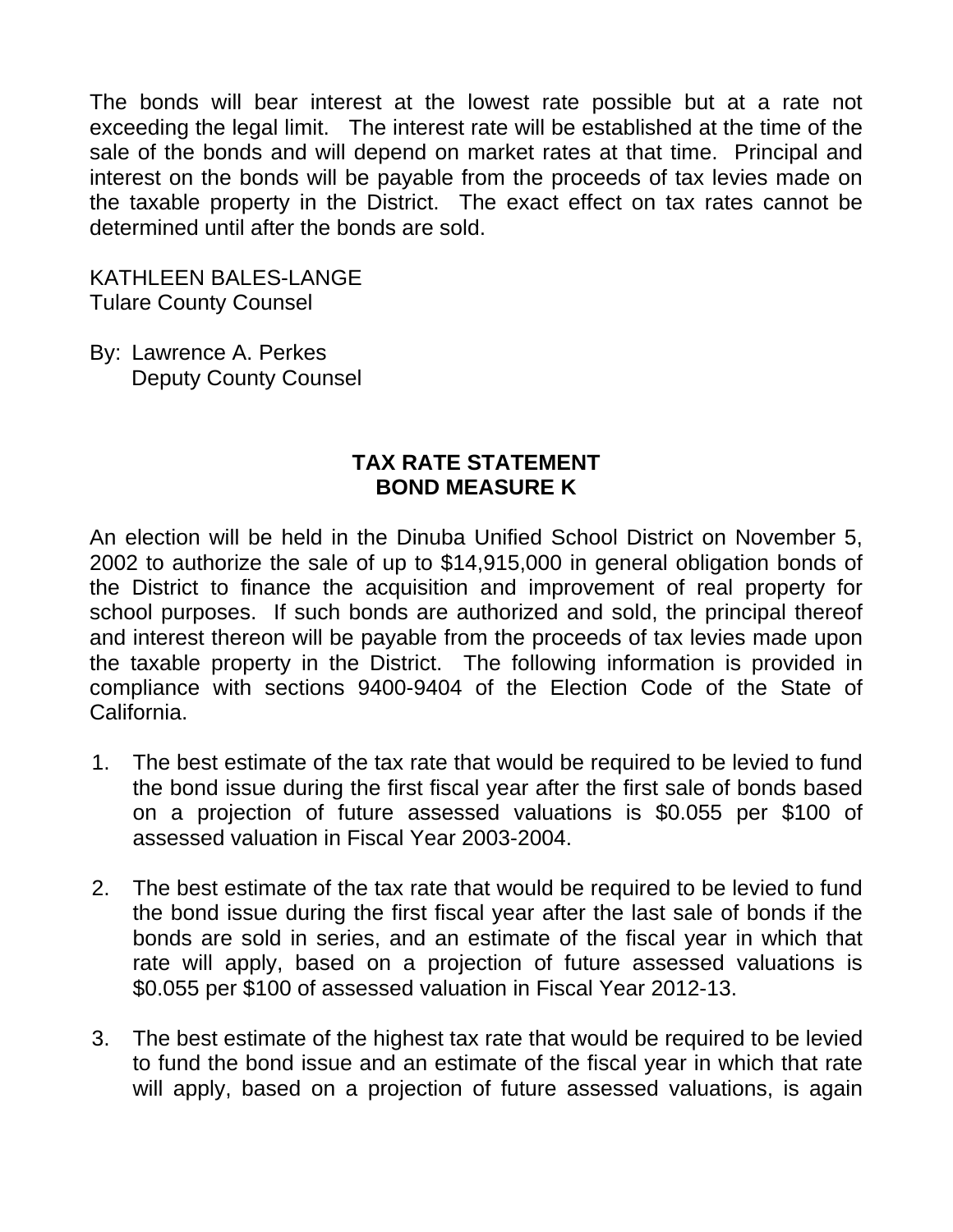\$0.055 per \$100 of assessed valuation, which is projected to be the same in every fiscal year.

Attention of all voters is directed to the fact that the foregoing is based upon projections and estimates only, which are not binding upon the District. The actual tax rates and years in which they will apply may vary from those presently estimated, due to variations from these estimates in the timing of bond sales, the amount of bonds sold at any given sale, and the actual assessed valuation over the term of the repayment of the bonds. The actual time of sales of said bonds and the amount sold at any given time will be governed by the needs of the District and other factors (including market rate variations in the interest rate on general obligation bonds). Actual future assessed valuation will depend upon the amount and value of taxable property within the District as determined in the assessment and equalization process.

Dated July 8, 2002

Scott Meier, Ed.D **Superintendent** Dinuba Unified School District

## **ARGUMENT IN FAVOR OF MEASURE K**

Your YES vote on Measure K will have a lasting, positive impact on our children's schools and on our community.

## **MEASURE K WILL IMPROVE OUR SCHOOLS.**

Students in Dinuba have received a good education for over 100 years. The average age of the schools in the District is over 40 years. We need to repair, upgrade, and renovate outdated classrooms and facilities. Originally designed to accommodate 4,100 students, our current enrollment is over 5,100. We need to provide permanent classrooms and reduce student overcrowding.

#### **Measure K will:**

- Make health and safety improvements such as improving handicapped access and replacing 30-year-old roofing
- Upgrade inadequate classroom electrical systems to accommodate computers and modern technology
- Upgrade restrooms and replace inadequate plumbing and sewer systems